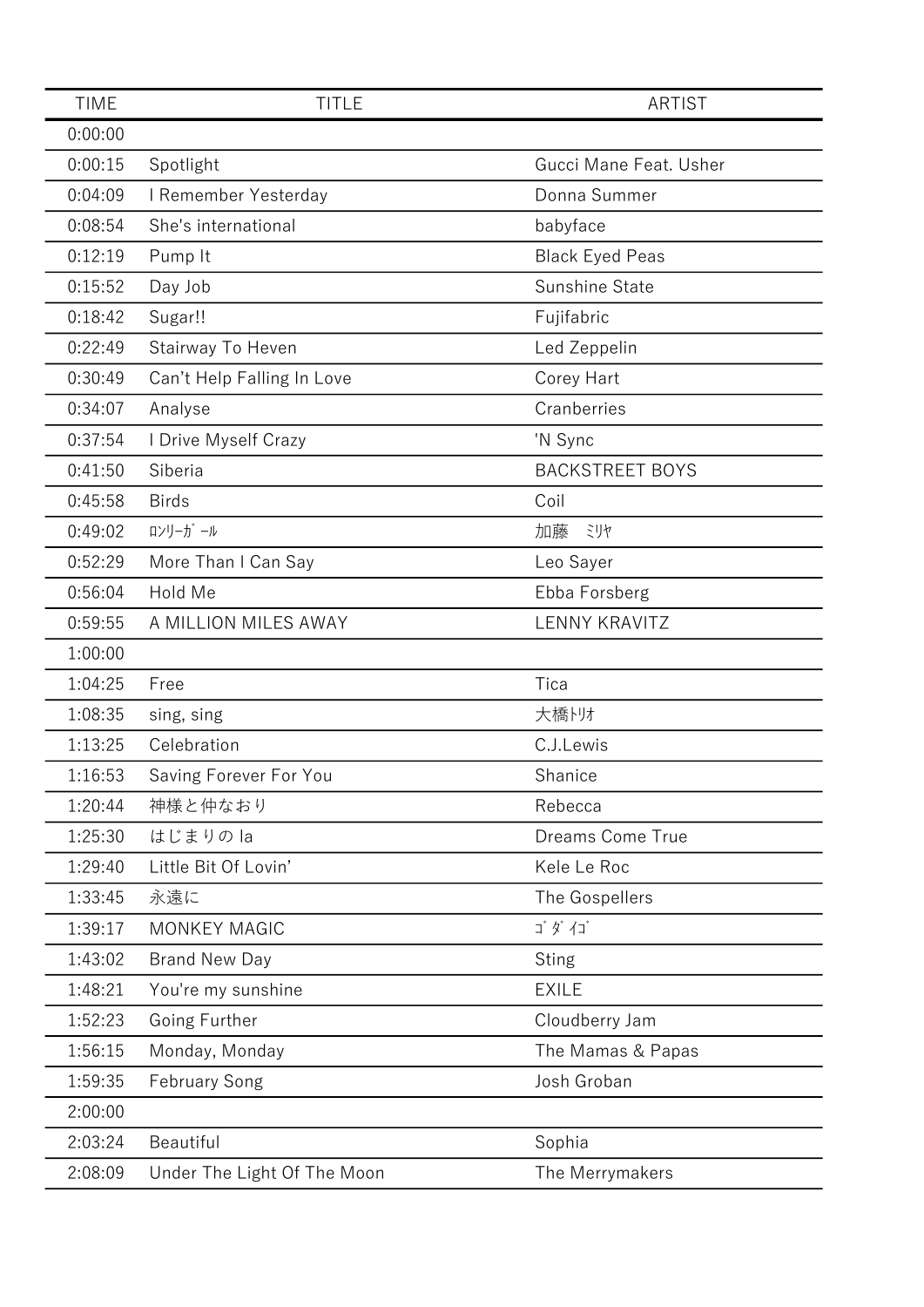| <b>TIME</b> | <b>TITLE</b>                                                               | <b>ARTIST</b>                                       |
|-------------|----------------------------------------------------------------------------|-----------------------------------------------------|
| 2:10:55     | I Just Called To Say I Love You                                            | Stevie Wonder                                       |
| 2:15:16     | One                                                                        | Aska                                                |
| 2:19:16     | More Than I Can Say                                                        | Leo Sayer                                           |
| 2:22:51     | 時代                                                                         | 嵐                                                   |
| 2:27:44     | Sweet Obsession                                                            | Silva                                               |
| 2:32:19     | All I Want For Christmas Is You                                            | Mariah Carey                                        |
| 2:36:14     | Momma's Song                                                               | K-Ci & Jojo                                         |
| 2:40:18     | All That I Can Say                                                         | Mary J.Blige                                        |
| 2:43:38     | You Want More                                                              | holly cole                                          |
| 2:48:07     | 中央線                                                                        | 矢野 顕子                                               |
| 2:52:05     | How High The Moon                                                          | 小林<br>桂                                             |
| 2:54:30     | Sexy                                                                       | Hitomi                                              |
| 3:00:00     |                                                                            |                                                     |
| 3:00:04     | Give It To Me                                                              | Timbaland Feat. Nelly Furtado And Justin Timberlake |
| 3:03:32     | Sleeping In My Car                                                         | Roxette                                             |
| 3:07:04     | Fly Robin Fly                                                              | <b>Silver Convention</b>                            |
| 3:12:33     | Sunshine                                                                   | Coko                                                |
| 3:16:32     | Long Train Runnin'                                                         | The Doobie Brothers                                 |
| 3:20:11     | What Cha' Gonna Do For Me                                                  | Chaka Khan                                          |
| 3:23:57     | <b>SLY</b>                                                                 | RIP SLYME                                           |
| 3:28:10     | Love Space                                                                 | 山下 達郎                                               |
| 3:32:37     | The First Time Ever I Saw Your Face                                        | <b>Aaron Neville</b>                                |
| 3:36:38     | 白い恋人                                                                       | Jungle Smile                                        |
| 3:42:07     | $\bar{7}$ <sup><math>\bar{7}</math></sup> $\bar{7}$ $\bar{7}$ -lover soul- | 柴咲<br>コウ                                            |
| 3:46:59     | Steal Your Thunder                                                         | Prefab Sprout                                       |
| 3:50:36     | Monkey See, Monkey Do                                                      | <b>Big Mountain</b>                                 |
| 3:54:41     | orbit-3                                                                    | m-flo                                               |
| 3:59:28     | Summer Teeth                                                               | Wilco                                               |
| 4:00:00     |                                                                            |                                                     |
| 4:02:35     | 素直になれる                                                                     | Minami                                              |
| 4:07:24     | Be With You                                                                | Glay                                                |
| 4:12:28     | Roxanne                                                                    | George Michael                                      |
| 4:16:34     | I'm So Lonely                                                              | Cast                                                |
| 4:20:53     | Right Now (Na Na Na)                                                       | Akon                                                |
| 4:24:55     | alice                                                                      | <b>Swinging Popsicle</b>                            |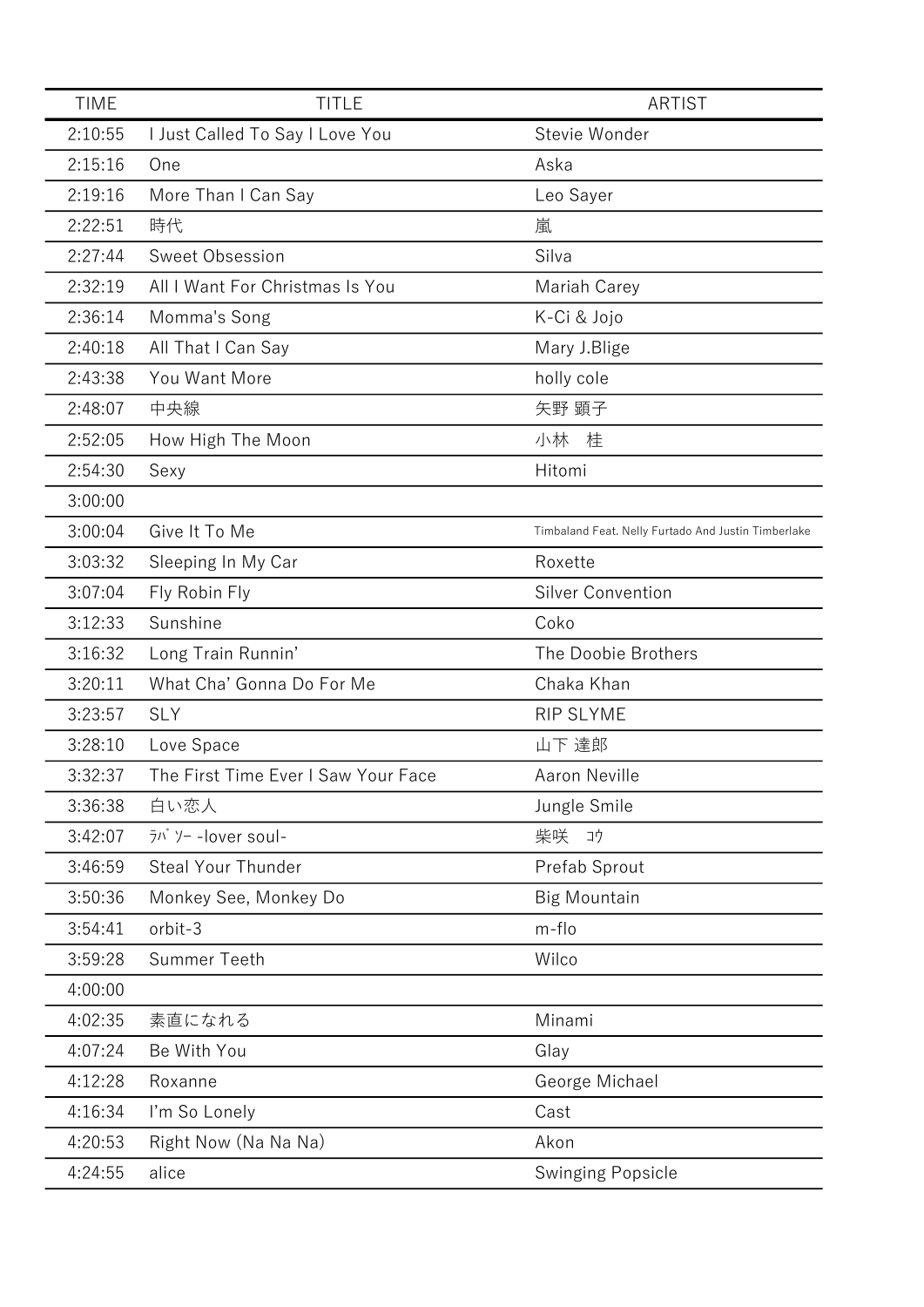| <b>TIME</b> | <b>TITLE</b>                        | <b>ARTIST</b>                            |
|-------------|-------------------------------------|------------------------------------------|
| 4:29:06     | <b>I RAN</b>                        | <b>FLOCK OF SEAGULLS</b>                 |
| 4:34:08     | 逢いにゆこう                              | 羊毛とおはな                                   |
| 4:38:33     | Impossible                          | Kanye West Feat. Twista And Keyshia Cole |
| 4:41:53     | keeps me comin'                     | dakota moom                              |
| 4:46:16     | $S \cdot P \cdot A \cdot C \cdot E$ | MOOMIN with YOYO-C                       |
| 4:50:56     | Piece Of Me                         | <b>Britney Spears</b>                    |
| 4:54:27     | <b>SUPERSTAR</b>                    | 土岐<br>麻子                                 |
| 4:59:34     | <b>Autumn Leaves</b>                | akiko                                    |
| 5:00:00     |                                     |                                          |
| 5:00:00     | 心拍数 2002.10.21なら100年会館              | 山崎 まさよし                                  |
| 5:04:45     | プラシーボ ・セシボン                         | 冨田ji feat. 高橋幸宏+大貫妙子                     |
| 5:09:45     | Come On Over Baby                   | Christina Aguilera                       |
| 5:13:06     | Susie Darlin'                       | Robin Luke                               |
| 5:15:42     | Sing a Song                         | Skoop On Somebody                        |
| 5:20:39     | LIVELY UP YOURSELF                  | <b>BOB MARLEY</b>                        |
| 5:23:33     | Circle                              | Swam Dive                                |
| 5:27:18     | Save Tonight                        | Eagle-Eye Cherry                         |
| 5:30:59     | Humpin' Around                      | Bobby Brown                              |
| 5:37:16     | <b>BUILT TO LAST</b>                | <b>MELEE</b>                             |
| 5:40:57     | Yes-No                              | 小田 和正                                    |
| 5:45:22     | <b>BECAUSE WE CAN</b>               | <b>FATBOY SLIM</b>                       |
| 5:48:48     | なくもんか                               | いきものがかり                                  |
| 5:54:31     | Morning Sun                         | 清<br>竜人                                  |
| 5:57:54     | If I Believe                        | 麻衣<br>倉木                                 |
| 6:00:00     |                                     |                                          |
| 6:00:14     | De Do Do DO, De Da Da Da            | The Police                               |
| 6:04:18     | Heaven                              | Glen Scott                               |
| 6:08:07     | つめたくしないで                            | 吉田 美和                                    |
| 6:12:27     | リンク                                 | PORNO GRAFFITTI                          |
| 6:16:27     | Rock Your Baby                      | George McCrae                            |
| 6:19:38     | The Captain Of Her heart            | Double                                   |
| 6:23:34     | ロックンロールは生きている                       | Mr. Children                             |
| 6:28:25     | GOODY GOODY                         | LISETTE MELENDEZ                         |
| 6:33:38     | Never Gonna Cry!                    | Misia                                    |
| 6:39:34     | Everybody Have Fun Tonight          | Wang Chung                               |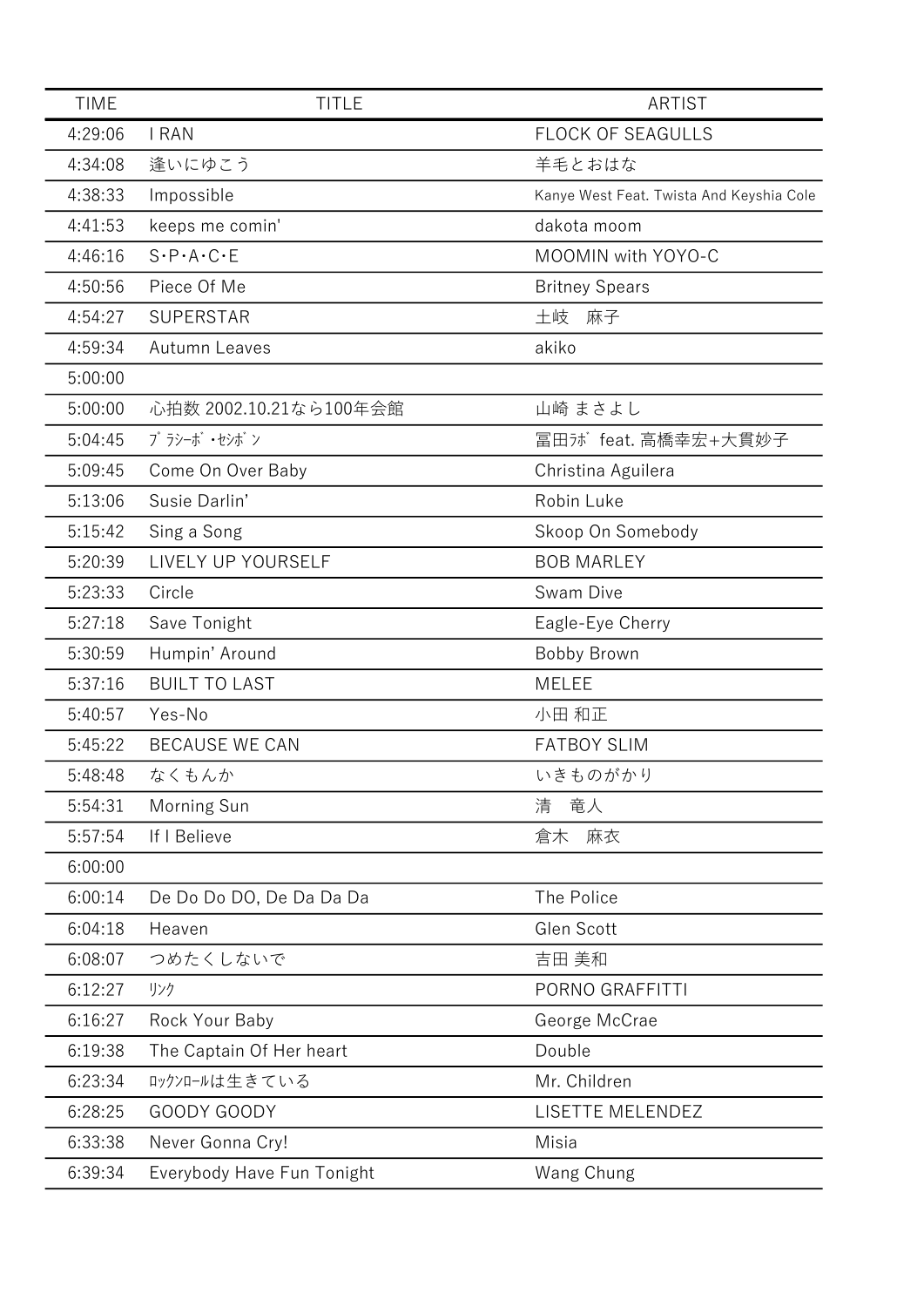| <b>TIME</b> | <b>TITLE</b>                     | <b>ARTIST</b>                                   |
|-------------|----------------------------------|-------------------------------------------------|
| 6:43:41     | <b>EVERYBODY'S TALKIN'</b>       | The Beautiful South                             |
| 6:46:13     | I Feel The Earth Move            | Carole King                                     |
| 6:49:10     | IN THE MORNING                   | <b>RAZORLIGHT</b>                               |
| 6:52:50     | Heartbreak Hotel                 | WHITNEY HOUSTON feat. FAITH EVANS & KELLY PRICE |
| 6:57:20     | オリジ ナル スマイル                      | <b>SMAP</b>                                     |
| 7:00:00     |                                  |                                                 |
| 7:02:05     | Hey Dude                         | Kula Shker                                      |
| 7:06:11     | <b>ヒーロー</b>                      | <b>FUNKY MONKEY BABYS</b>                       |
| 7:11:25     | The Perfect Goobye               | Heart                                           |
| 7:15:00     | kissing a fool                   | michael buble                                   |
| 7:19:40     | Truth                            | REIRA starring YUNA ITO                         |
| 7:25:14     | She's Got A Way [Live]           | <b>Billy Joel</b>                               |
| 7:28:29     | <b>SORRY FOR LOVE</b>            | <b>CELINE DION</b>                              |
| 7:32:36     | Jive Talkin'                     | The Bee Gees                                    |
| 7:36:37     | 闘う戦士(もの)たちへ愛を込めて                 | サザ ンオールスターズ                                     |
| 7:41:08     | sunshine of your love - juke mix | Orianthi                                        |
| 7:45:26     | <b>Gangstar Tripping</b>         | <b>Fatboy Slim</b>                              |
| 7:51:02     | $VS$ $(N - \frac{1}{2}\lambda)$  | ポ ルノグ ラフィティ                                     |
| 7:55:13     | Love Sneakin' Up On You          | <b>Bonnie Raitt</b>                             |
| 8:00:00     |                                  |                                                 |
| 8:02:05     | <b>BUILT TO LAST</b>             | <b>MELEE</b>                                    |
| 8:05:46     | I will be with you               | LOVE PSYCHEDELICO                               |
| 8:10:24     | She's Got Issues (Lyrics!)       | Offspring                                       |
| 8:14:09     | Keep The Faith                   | Bon Jovi                                        |
| 8:19:50     | 猫                                | DISH//                                          |
| 8:24:20     | Where You At                     | Jennifer Hudson                                 |
| 8:28:25     | The World Today Cafe             | Take 6                                          |
| 8:31:48     | Put Away Your Love               | Alessi                                          |
| 8:35:41     | アオゾ ラペ ダル                        | スガ シカオ                                          |
| 8:40:50     | It's Alright                     | Deni Hines                                      |
| 8:44:44     | Carry On                         | Norah Jones                                     |
| 8:47:26     | Wanna Get Up                     | 2 Unlimited                                     |
| 8:50:48     | YUMEGIWA LAST BOY                | <b>SUPERCAR</b>                                 |
| 8:54:54     | Feedback                         | Janet Jackson                                   |
| 9:00:00     |                                  | lostprophets                                    |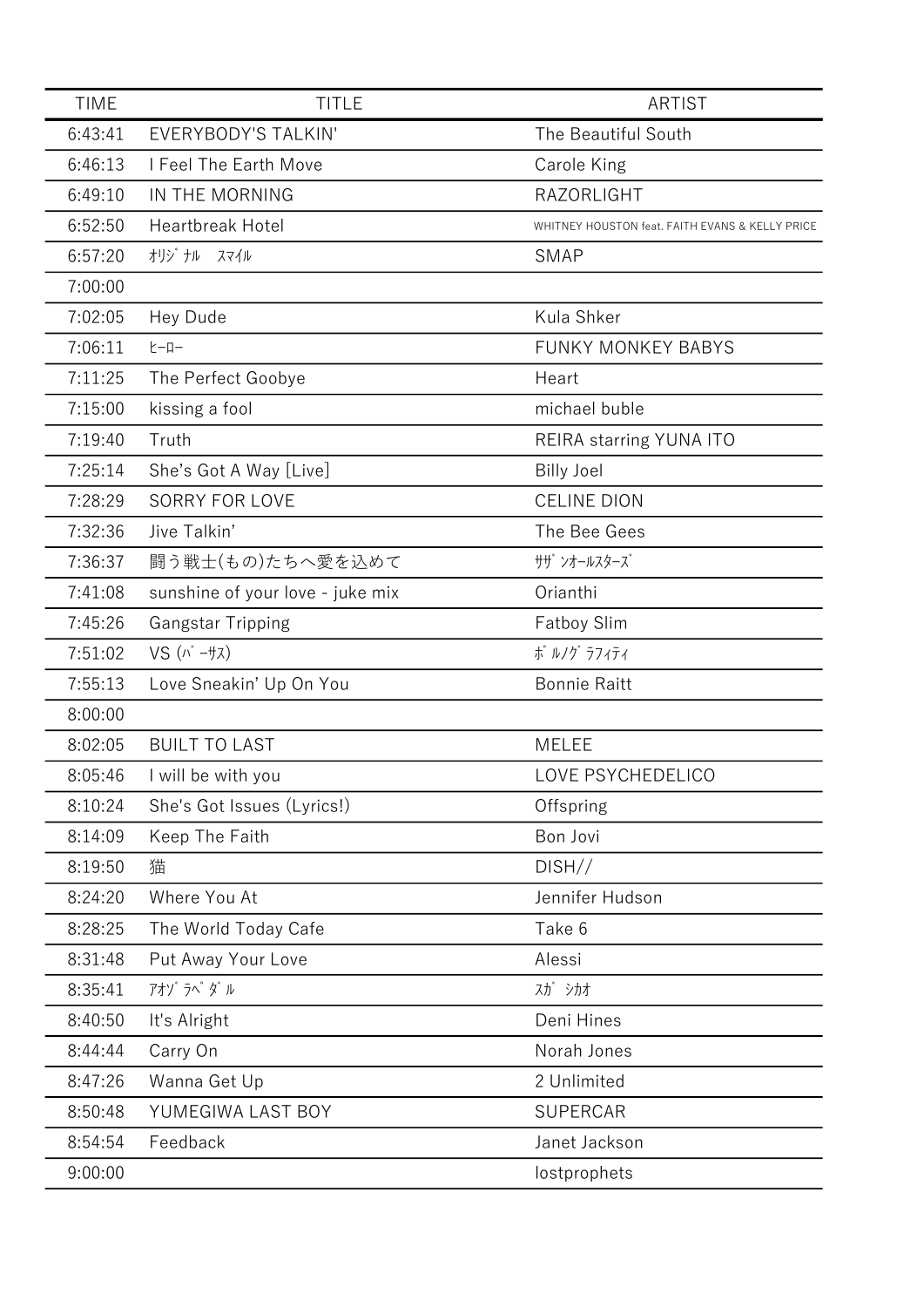| <b>TIME</b> | <b>TITLE</b>                 | <b>ARTIST</b>                                            |
|-------------|------------------------------|----------------------------------------------------------|
| 9:07:51     | 今夜月の見える丘に                    | B'z                                                      |
| 9:12:22     | Sad Songs                    | Oasis                                                    |
| 9:16:44     | California Dreamin'          | Fleming & John                                           |
| 9:19:27     | うれしくてさみしい日 (Your WeddingDay) | まりや<br>竹内                                                |
| 9:23:44     | <b>Time For Miracles</b>     | Adam Lambert                                             |
| 9:28:43     | Sorry                        | Madonna                                                  |
| 9:32:40     | THE MORNING AFTER            | <b>MAUREEN McGOVERN</b>                                  |
| 9:35:18     | ゼロ                           | <b>BUMP OF CHICKEN</b>                                   |
| 9:42:05     | Shake It Out                 | Florence + The Machine                                   |
| 9:47:01     | Get Down                     | <b>Backstreet Boys</b>                                   |
| 9:50:51     | House Of Love                | Fun Factory                                              |
| 9:54:27     | Make U Funky                 | 久保田 利伸                                                   |
| 13:00:00    |                              |                                                          |
| 13:00:15    | No Brainer                   | DJ Khaled feat. Justin Bieber, Chance The Rapper & Quavo |
| 13:04:35    | REFLECTION feat. 中村 佳穂       | tofubeats                                                |
| 13:09:37    | I CAN BUY YOU                | A CAMP                                                   |
| 13:13:22    | <b>Bad Man</b>               | R. Kelly                                                 |
| 13:17:37    | さかさまワールド                     | <b>GOING UNDER GROUND</b>                                |
| 13:23:05    | <b>SEX ON FIRE</b>           | KINGS OF LEON                                            |
| 13:26:45    | <b>Heart Attack</b>          | Olivia Newton-John                                       |
| 16:00:00    |                              |                                                          |
| 16:15:35    | Shiver                       | natalie imbruglia                                        |
| 16:19:14    | <b>HEAVENLY STAR</b>         | 元気ロケッツ                                                   |
| 16:23:26    | Ooh La La                    | Wiseguys                                                 |
| 16:27:00    | Love                         | Dream Academy                                            |
| 16:33:00    | Analyse                      | Cranberries                                              |
| 16:36:47    | Answer                       | 家入け                                                      |
| 16:40:52    | Roxanne                      | George Michael                                           |
| 16:44:58    | <b>Greatest Love Of All</b>  | Whitney Houston                                          |
| 16:50:01    | Rock'n'Roll Radio            | <b>RIP SLYME</b>                                         |
| 16:53:32    | C U When U Get There         | Coolio Featuring 40 Thevez                               |
| 20:00:00    |                              |                                                          |
| 20:00:15    | You're All I Have            | <b>Snow Patrol</b>                                       |
| 20:04:03    | ミックスナッツ                      | Official髭男dism                                           |
| 20:07:51    | <b>FLY</b>                   | NICKI MINAJ FEAT. RIHANNA                                |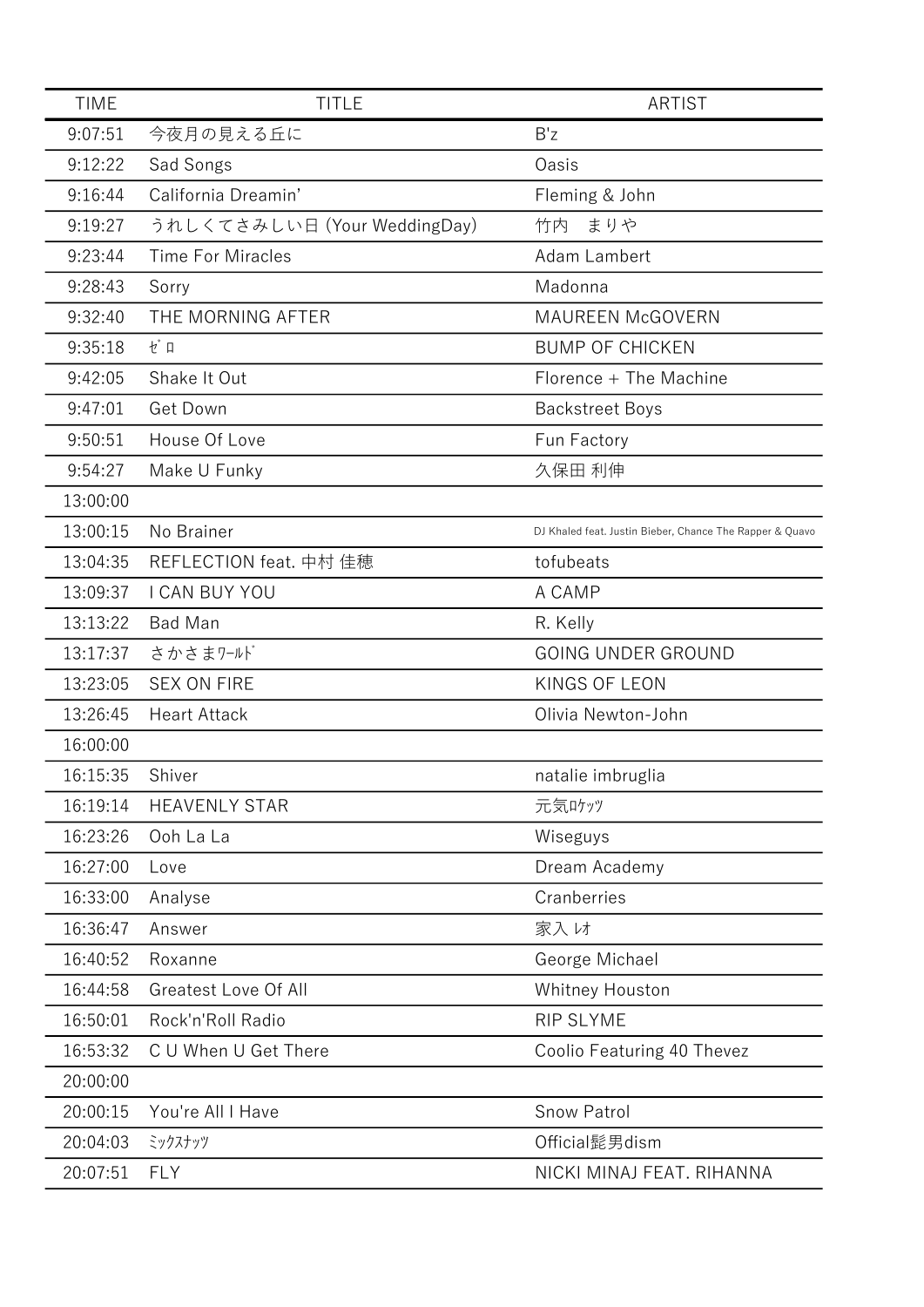| <b>TIME</b> | <b>TITLE</b>                       | <b>ARTIST</b>          |
|-------------|------------------------------------|------------------------|
| 20:11:23    | Ayo                                | Chris Brown x Tyga     |
| 20:15:16    | サプライズ                              | LiSA                   |
| 20:20:33    | AND I AM TELLING YOU I'M NOT GOING | <b>JENNIFER HUDSON</b> |
| 20:25:24    | Do Something                       | Macy Gray              |
| 20:31:10    | Overdrive                          | <b>KATY ROSE</b>       |
| 20:34:02    | ピースとハイライト                          | サザ゛ンオールスターズ゛           |
| 20:38:50    | <b>BETTER THAN</b>                 | THE JOHN BUTLER TRIO   |
| 20:42:15    | Dancing In The Moonlight           | Toploader              |
| 20:46:06    | ワンルーム・デ イスコ                        | Perfume                |
| 20:51:09    | Pop & Television                   | Meja                   |
| 20:54:33    | Love Him                           | Donna Lewis            |
| 21:00:00    |                                    |                        |
| 21:00:15    | Feels Like Tonight                 | Daughtry               |
| 21:04:13    | Dreamer                            | JUJU                   |
| 21:09:15    | Fireflies                          | Owl City               |
| 21:12:58    | King                               | Years & Years          |
| 21:16:40    | PAPERMOON                          | Tommy heavenly6        |
| 21:21:01    | Goodbye Mr A                       | The HOOSiERS           |
| 21:25:34    | I AIN'T GONNA STAND FOR IT         | <b>ERIC CLAPTON</b>    |
| 21:31:11    | Who Knew                           | Pink                   |
| 21:34:37    | カサウ゛ェテス                            | EGO-WRAPPIN'           |
| 21:40:53    | My, My, My                         | The Whispers           |
| 21:45:51    | DO ME, BABY                        | <b>PRINCE</b>          |
| 21:49:54    | 痛いくらい君があふれているよ                     | Zard                   |
| 21:54:38    | A COZY PLACE                       | <b>ANDREW GOLD</b>     |
| 22:00:00    |                                    |                        |
| 22:00:15    | ROCK THAT BODY                     | The Black Eyed Peas    |
| 22:04:44    | <b>ONLY YOU</b>                    | 安室奈美恵                  |
| 22:09:09    | <b>MY BAND</b>                     | D12                    |
| 22:14:07    | Get Busy                           | Sean Paul              |
| 22:17:47    | もぎたての憂鬱                            | 矢井田瞳                   |
| 22:21:07    | Mistress Mabel                     | the Fratellis          |
| 22:25:47    | I Can't Wait                       | <b>Stevie Nicks</b>    |
| 22:31:11    | <b>Every Time</b>                  | Janet Jackson          |
| 22:35:28    | I'll Be Over You                   | <b>TOTO</b>            |